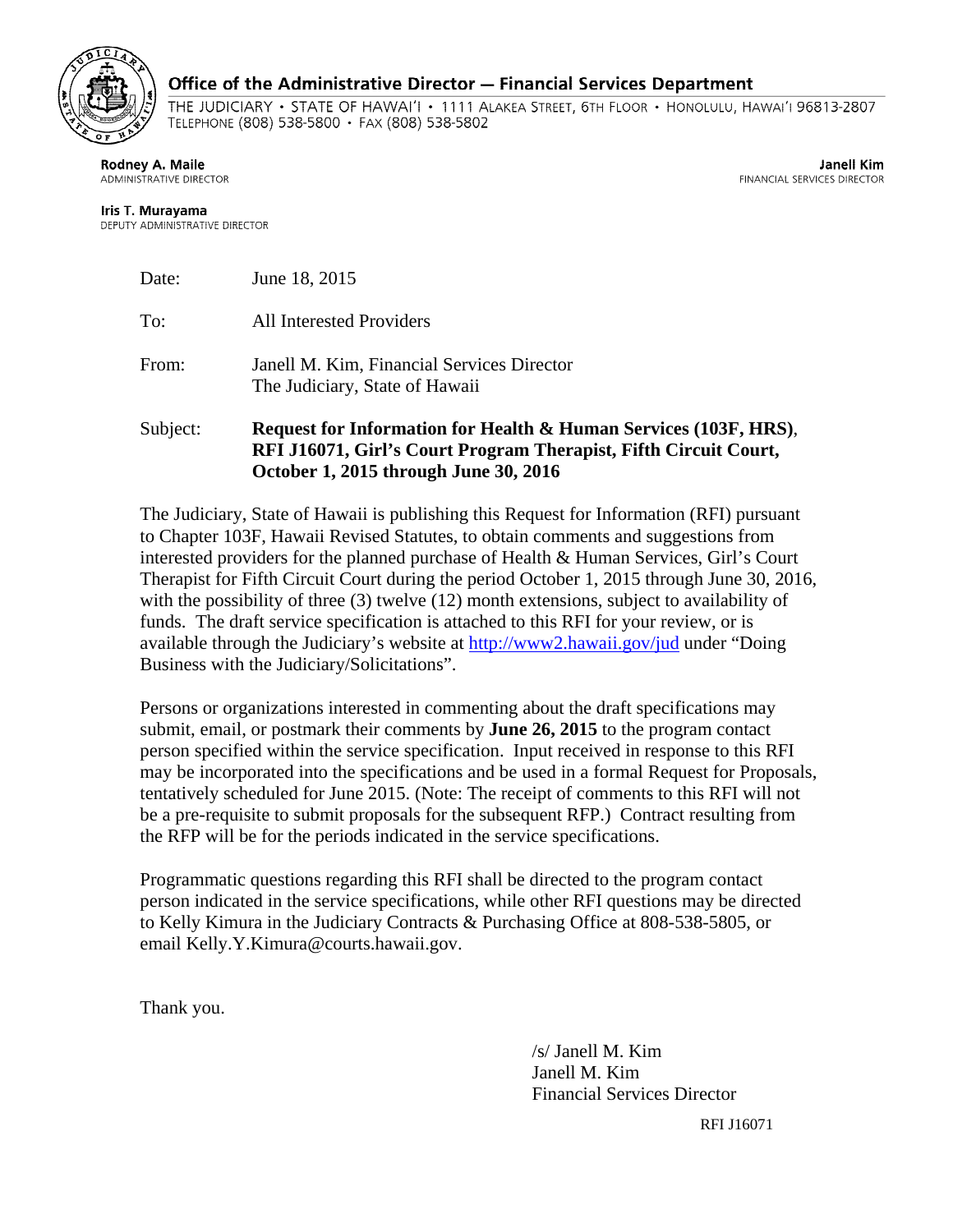# **2.1 SVC SPEC TITLE: Girls Court Program, Fifth Circuit Court In-Community Services**

#### **2.1.1 Introduction**

#### **A. & B. – (SEE SECTION 2.0.1)**

#### **C. Description of the goals of the service**

Female juvenile offenders in the juvenile justice system exhibit high rates of mental health problems. Co-occurring disorders, histories of trauma and abuse, depression, self-mutilation, suicide attempts, substance abuse, and family conflicts are particular problems. Professional mental health services are needed for the female juvenile offenders and their families participating in the Girls Court Program. The goal is to effectively meet the mental health treatment needs of girls in the juvenile justice system through a gender-responsive and strength and family-based treatment approach, to achieve more successful outcomes in helping them learn better coping strategies, improving their behavioral and life circumstances, and reducing the likelihood of their re-offending.

#### **D. Description of the target population to be served**

Female juvenile offenders between the ages of 13-17 being serviced by the Fifth Circuit's Girls Court Program.

### **E. Geographic coverage of service**

Service areas include the following: Fifth Circuit – Island of Kauai

### **F. Probable funding amounts, source, and period of availability**

Probable funding amounts:

FY 2016 FY 2017 FY2018 FY2019

Funding amounts are not being stated at this time. Applicants should propose funding amounts in their proposals based on their best estimate of the cost of providing the services described in this specification.

Funding source: State general funds, Federal funds, Special funds

Period of availability: The Judiciary intends to award a multi-term contract. The aggregate term of the contract will not exceed four (4) years, e.g. October 1, 2015 to June 30, 2019 subject to the appropriation and availability of funds and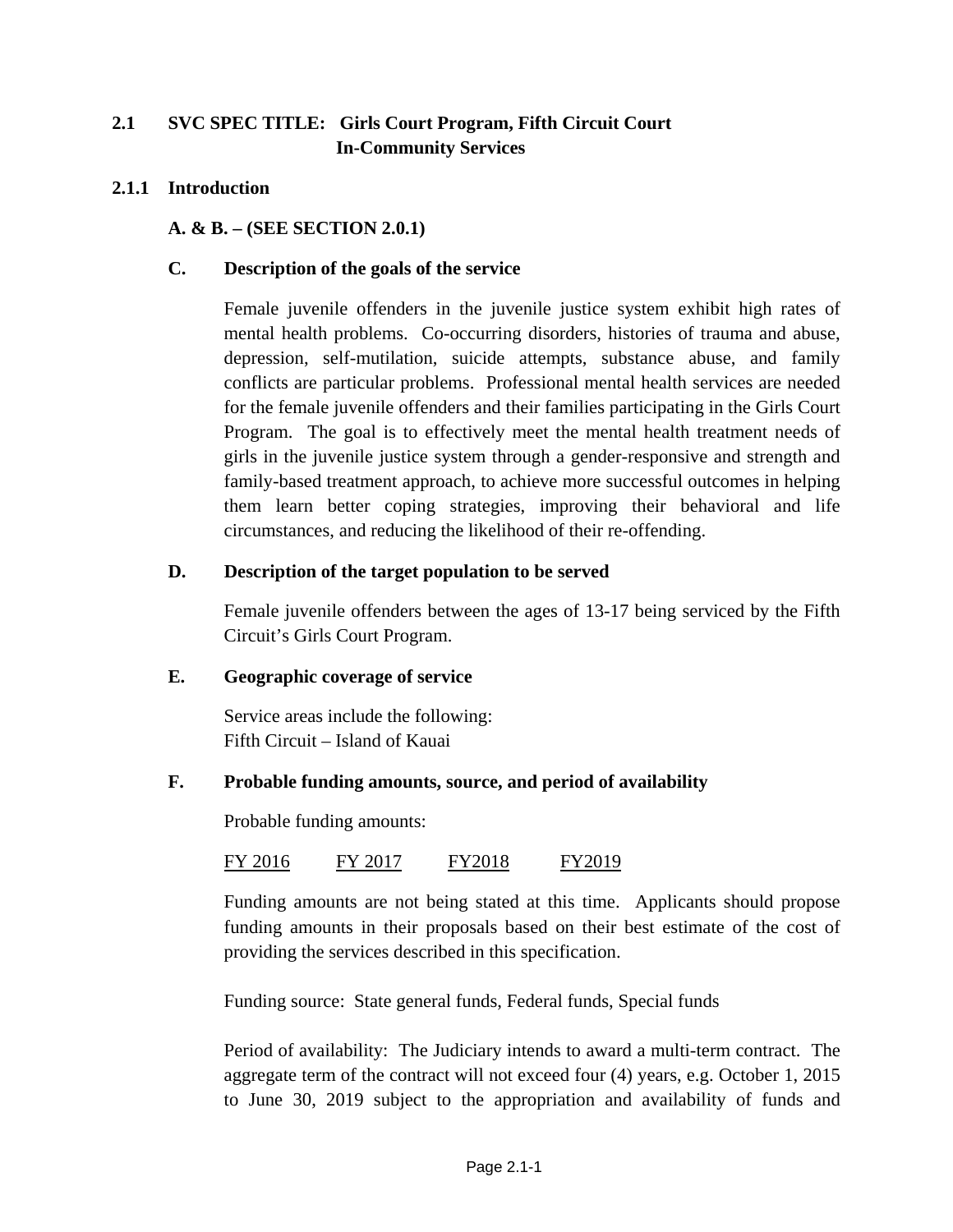satisfactory contract performance. Funds are available for only the initial term of the contract which is for nine (9) months. All State funds are contingent on appropriations, and all Federal funds are contingent on the awarding of grant applications.

# **2.1.2 General Requirements**

# **A. Specific qualifications or requirements, including but not limited to licensure or accreditation.**

- 1. The applicant shall have licenses and certificates, as applicable in accordance with federal, state, and county regulations, and comply with all applicable Hawaii Administrative Rules.
- 2. The applicant must have demonstrated competence or qualifications to perform the required services.
- 3. Preference for female therapist to work with female juvenile offenders.
- 4. The applicant must have an accounting system, with acceptable accounting practices and standards.
- 5. The proposed service must meet all required state licensing or certification standards, provide assurances of fair hearing and grievance procedures for clientele, civil rights compliance, information safeguarding practices, and provide proof of insurance coverage as applicable.
- 6. The applicant shall submit in a timely manner upon request by the Judiciary, any additional information needed by the Judiciary to make a decision on the applicant's proposal. The Judiciary may request an oral discussion or presentation in support of the proposal. On-site visits may be made.
- 7. The applicant shall comply with the Chapter 103F, HRS Cost Principles for Purchases of Health and Human Services identified in SPO-H-201 (Effective 10/01/98), which can be found on the SPO website (See Section 5, POS Application Checklist, for the website address.)

# **B. Secondary purchaser participation**

(Refer to Section 3-1143-608,HAR)

After-the-fact secondary purchases will be allowed.

# **C. Multiple or alternate proposals**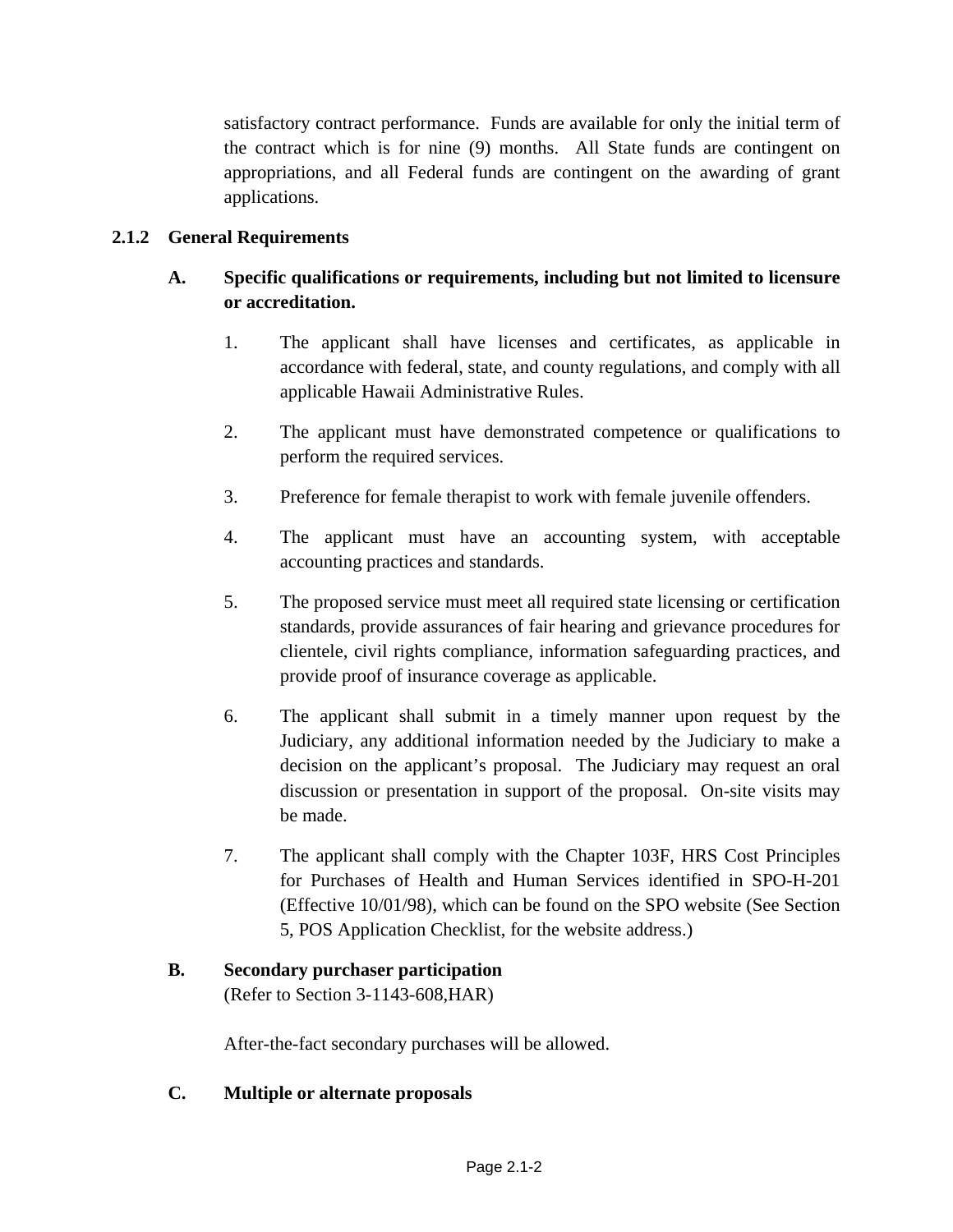(Refer to Section 3-143-605,HAR)

[ ] Allowed [ X ] Unallowed

# **D. Single or multiple contracts to be awarded**  (Refer to Section 3-143-206,HAR) [ X ] Single [ ] Multiple [ ] Single and Multiple

Multiple contracts may be awarded if such awards are deemed to be in the best interest of the Judiciary and will be based on the highest ranked proposals.

### **E. Single or multi-term contracts to be awarded**  (Refer to Section=149-302,HAR)

[ ] Single term  $(< 2 \text{ yrs})$  [ X ] Multi-term  $(>2 \text{ yrs})$ 

A multi-term contract will be awarded based on a determination that it is in the best interest of the Judiciary. The initial term of the contract shall be for nine (9) months. Funds are available for only the initial term of the contract. The contract may be extended for another three (3) twelve (12) month periods, subject to appropriation and availability of funds and satisfactory performance of services by provider. Execution of a contract amendment is required to extend the contract for another term. If it is determined that it is not in the best interest of the Judiciary to award a multi-term contract, a single term contract will be awarded.

# **F. RFP contact persons**

The individuals listed below are the points of contact from the date of release of this RFP until the selection of the winning provider. Written questions should be submitted to the RFP contact person(s) and received on or before the day and time specified in Section 1.4 (Procurement Timetable) of this RFP.

If you have any technical questions regarding the requested services, please call the following individual:

Judiciary Purchasing Office Kelly Kimura at (808) 538-5805<br>Fax: (808) 538-5802 Email: Kelly.Y.Kimura@courts.hawaii.gov

If you have any programmatic questions regarding the requested services, please call the following individual: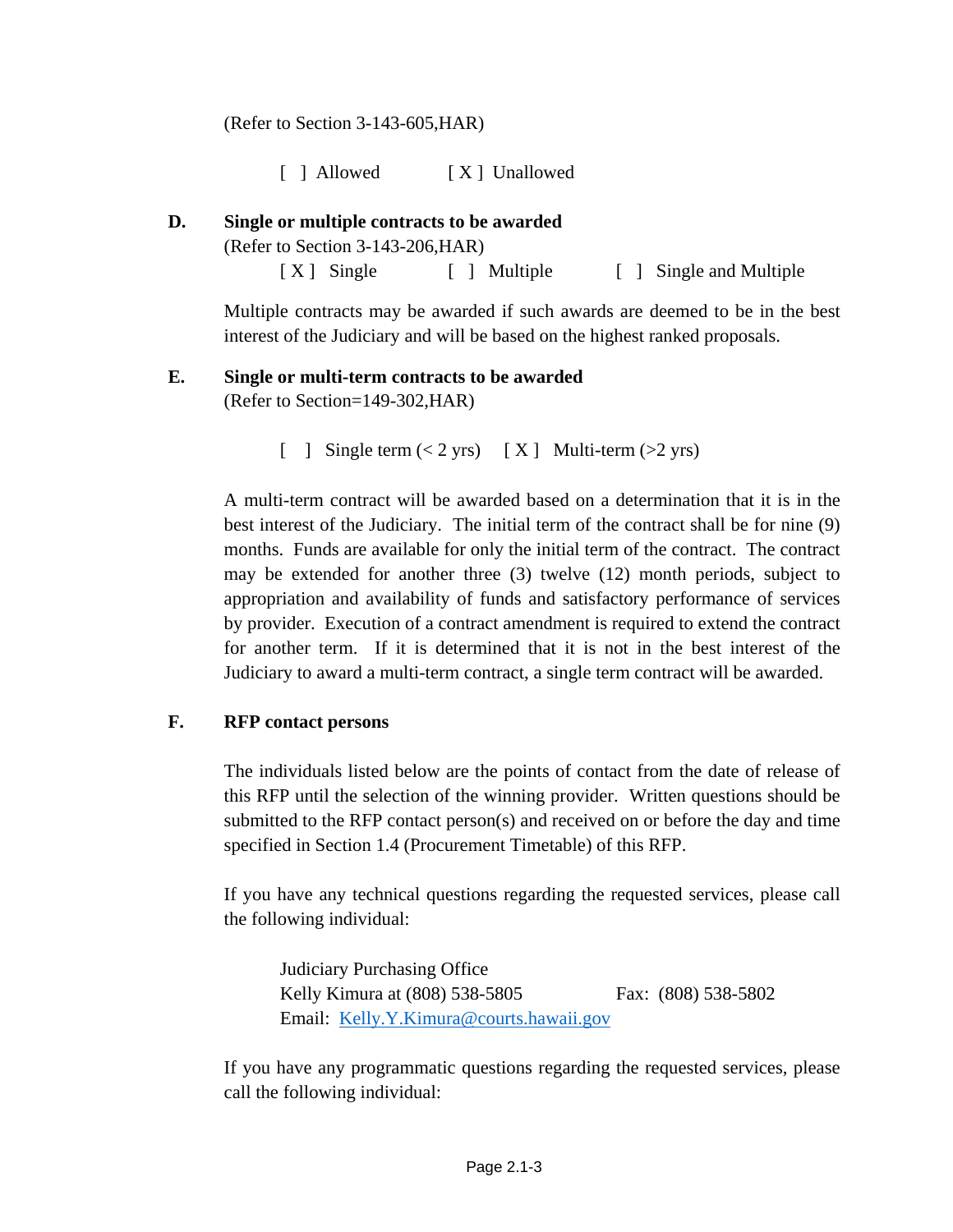# Kauai: Program Specialist, Fifth Circuit Marilyn Hasegawa at (808) 482-2374 Fax: (808) 482-2442 Email: Marilyn.P.Hasegawa@courts.hawaii.gov

### **2.1.3 Scope of Work**

The scope of work encompasses the following tasks and responsibilities:

### **A. Service Activities (Minimum and/or mandatory tasks and responsibilities)**

### **1. Individual and Family Therapy**

- a. Provider shall provide individual therapy on a weekly basis to female juvenile offenders identified by the Girls Court Program in need of services. The services are to help the girls address abuse or trauma issues, reduce selfinjuring behaviors, identify behaviors that interfere with successful management of emotions, and develop better coping skills to deal with stresses and improve their functioning. These sessions may include the families or guardians of the Girls Court participants.
- b. Therapy sessions will be flexible with regard times and place. For the purpose of outreach, sessions may be held at the Girls Court office, or in the community, including the Girls Court participant's school, home, or out-ofhome placement site.
- c. Written treatment plans and goals will be developed for each Girls Court participant accessing therapy services, utilizing a strength-based model.
- d. Provider shall be available to Girls Court participants during crisis situations as well as provide consultation to staff as needed during emergencies, including beyond regular work hours.
- e. Provider shall provide consultation to the Girls Court staff during weekly case reviews and on an as needed basis, regarding issues of concern that may affect the overall well-being of the Girls Court participants.
- f. Provider shall provide family therapy on a monthly basis to the Girls Court participants and their family to address family issues and areas of conflict.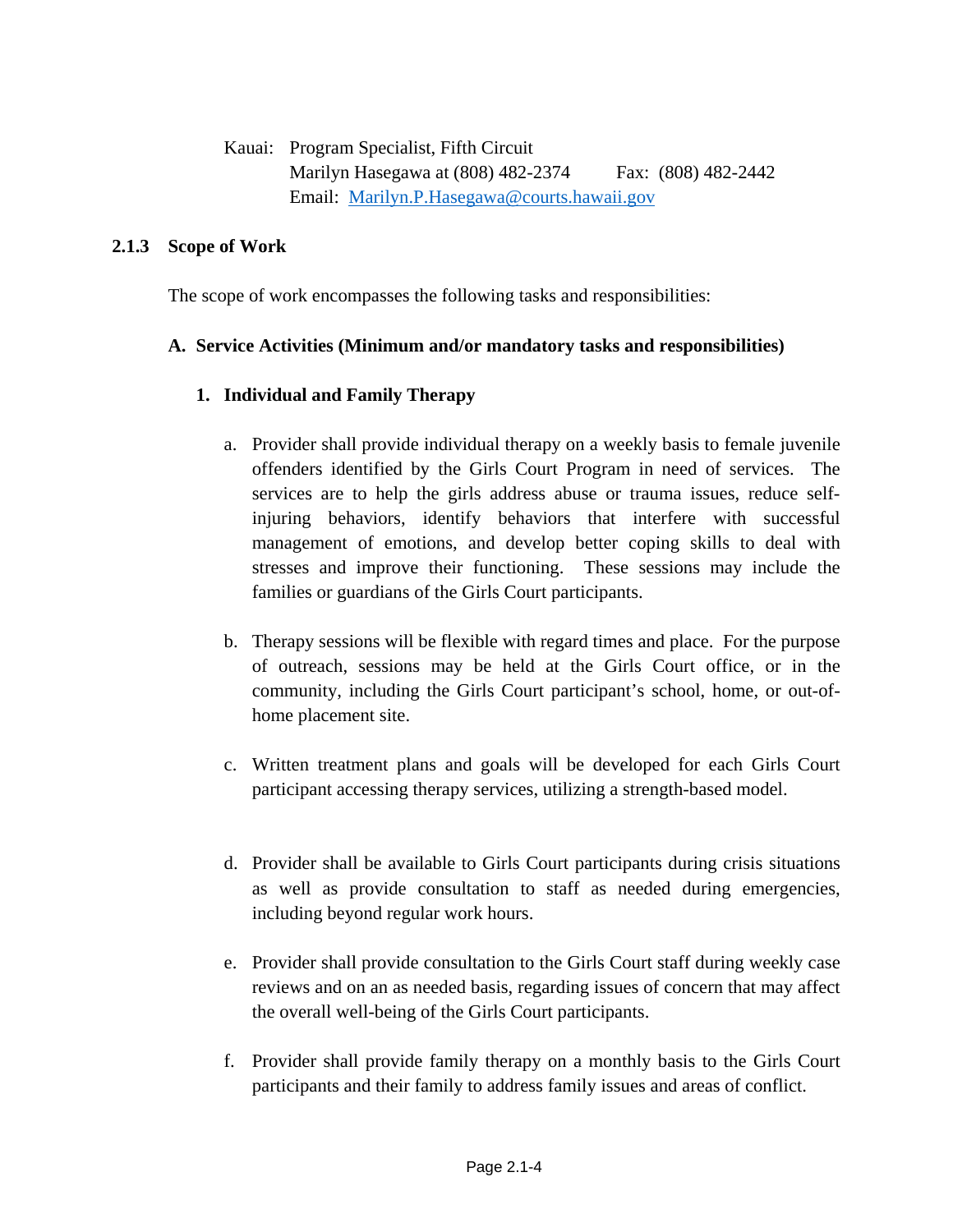#### **2. Parent Group Sessions**

a. Provider shall facilitate Family Group Sessions involving all families in a cohort.

b. The purpose of the sessions is to engage the families in the Girls Court Program, as well as in the healthy development of the Girls Court participants.

### **3. Girls Group Sessions**

- a. The Girls Court participants attend bimonthly group sessions. Provider shall provide group facilitation.
- b. The purpose of the group sessions is to provide education, foster selfawareness and accountability, as well as to encourage the positive development of the Girls Court participants.
- c. Provider shall provide oversight and consultation to the Girls Court staff with respect to issues and concerns of group facilitation, in-group behavior management and follow-up to high risk disclosures.

### **4. Girls Court Activities**

- a. Provider shall provide input into the planning of, and attend and participate in the Girls Court activities. These activities are designed to address the continuum of special needs of female adolescents and include physical and emotional health, sexuality, substance abuse, education, and employment.
- b. The schedule of activities is generally once per month includes quarterly community service events with girls and parents/guardians. During the Department of Education spring break, summer and fall inter-session, academic and/or vocational activities are additionally scheduled.
- c. Provider shall work collaboratively with the Girls Court staff in all aspects of the program.

#### **5. Consultation**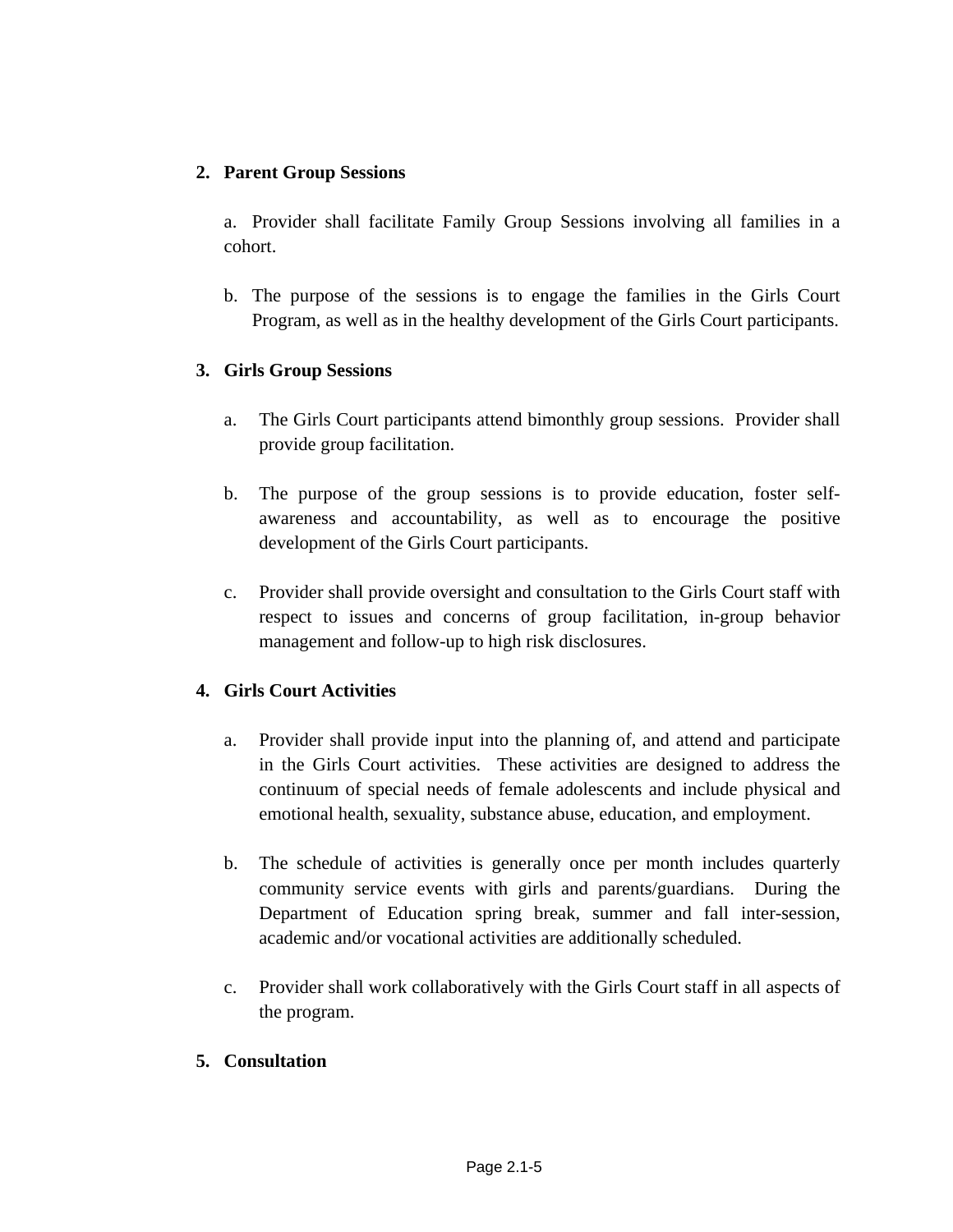a. Provider shall participate as part of the Girls Court treatment team in meetings that may be scheduled by the Department of Education, Department of Health, and/or any of the respective contracted service providers.

### **6. Documentation**

- a. After each individual and/or family therapy session, provider shall submit to the Girls Court Coordinator case notes that outline concerns and the participant's progress towards her goals. Each session is to be documented in the participant's file.
- b. If a court ordered therapy session fails to occur, provider will notify the Girls Court staff of the missed session and the reason.
- c. Provider shall maintain frequent contact with the Girls Court staff both by phone and in writing to inform them of the ongoing status of the cases.

### **B. Management Requirements (Minimum and/or mandatory requirements)**

### **1. Personnel**

- a. The applicant must have good understanding of gender-responsive principles and apply it to service delivery.
- b. The applicant shall possess and document knowledge, capacity, skills and experience in working with the targeted population.
- c. The applicant shall conduct a State and Federal fingerprint-based criminal history record check for any person, including, but not limited to any officer, employee, volunteer or subcontractor, who provides care or care placement services to vulnerable clients such as children, disabled individuals, and/or the elderly, or other program related vulnerable clients. In addition, the applicant will conduct a search of the State and National Sex Offender Registries, http://sexoffenders.ehawaii.gov (State Sex Offender Registry) and the www.nsopr.gov (National Sex Offender Public Registry). The minimum record check will be conducted once every four years for each person, and/or at the outset of the contract period if such checks have never been conducted. Further, the applicant will ensure the continued suitability of any officer, employee, volunteer or subcontractor to work or provide services to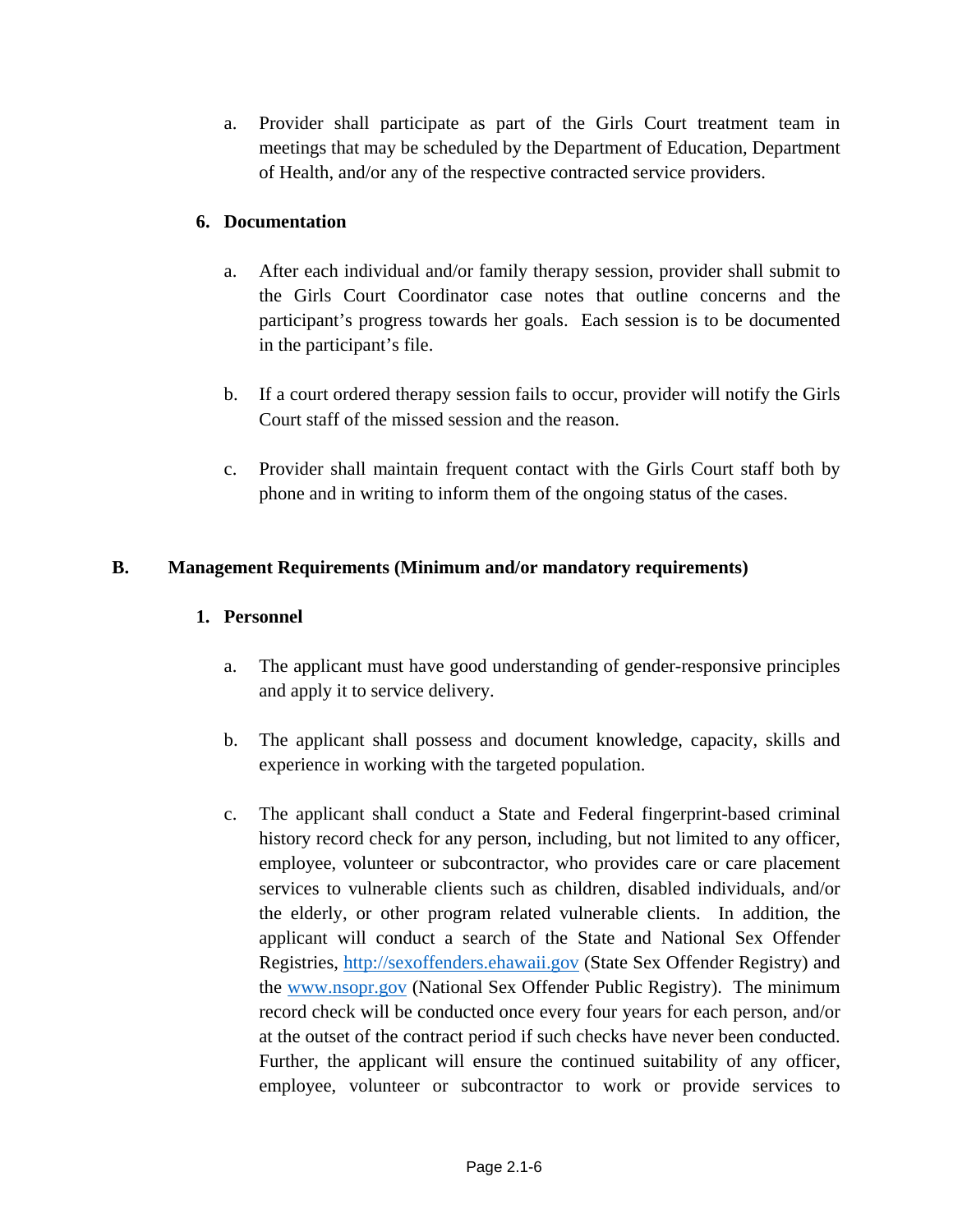vulnerable clients. Results of all criminal history record inquiries conducted shall be placed in the employee's or volunteer's personnel file and shall be available to Judiciary for review. The applicant further shall have a written plan for addressing any findings that result from a criminal history record check that may affect the treatment milieu (e.g. actively under the supervision of any criminal justice agency, convicted sex offenders). Prior to commencing any work or services on the contract, the applicant shall ensure that any officer, employee, volunteer or subcontractor is suitable to be performing work or services in close proximity to or with unsupervised access to children, disabled, and/or elderly clients will be of reputable and responsible character and will not pose a risk to the health, safety, security, or well-being of clients, staff and the general public.

### **2. Administrative**

The applicant shall establish and implement policies and procedures which clearly identify the target population for each type of service, the program content and methods of service delivery.

### **3. Quality assurance and evaluation specifications**

- a. The applicant shall have a quality assurance plan which identifies the mission of the organization, what services will be provided, how they are delivered, who is qualified to deliver the services, who is eligible to receive the services, and what standards are used to assess or evaluate the quality and utilization of services.
- b. Program evaluation should reflect the documentation of the achievement of the stated goals, using tools and measures consistent with the professional standards of the disciplines involved in the delivery of services.

### **4. Output and performance/outcome measurements**

a. Output: The applicant shall record unduplicated clients served. The unduplicated client count shall be recorded in the applicant's quarterly reports, culminating in a final unduplicated client count on the applicant's final report.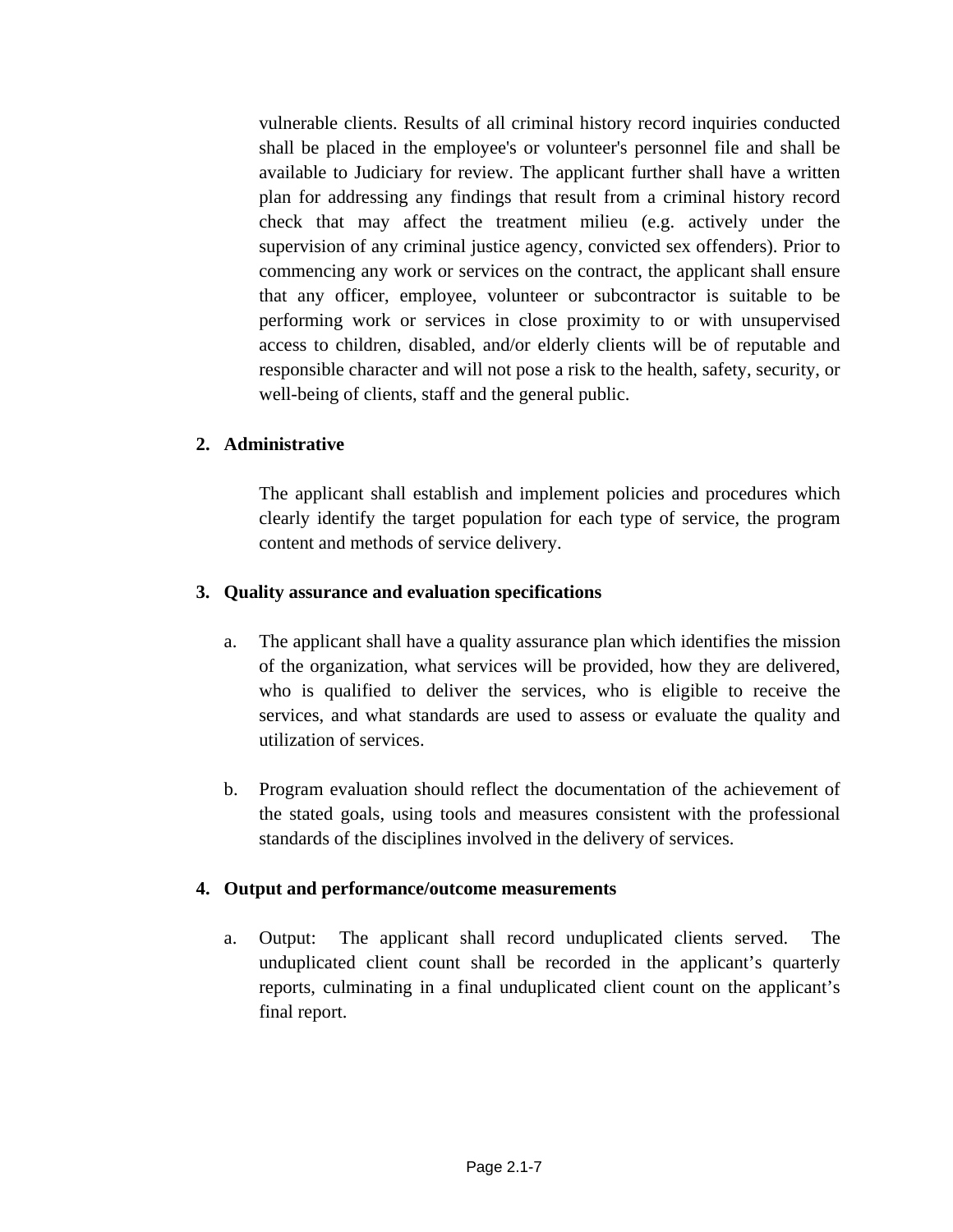b. Outcome: The applicant shall propose measurement tools by which effectiveness of the services may be determined, as well as utilize any provided by the Judiciary.

### **5. Reporting requirements for program and fiscal data**

- a. The applicant shall submit written quarterly and year-end reports summarizing output and outcome data, performance accomplishments, challenges, and actual expenditures. Quarterly reports are due 30 days after the end of the quarter. Final reports are due 45 days after the end of each fiscal year and/or at the end of the contract period, as applicable.
- b. Reports shall consist of a statement by the applicant relating to the work accomplished during the reporting period and shall include statements of the nature of the work performed, identification of persons served by the applicant during the reporting period, identification of any immediate problems encountered during the reporting period, and any recommendations deemed pertinent by the applicant, as well as a statement of what activities are proposed to be accomplished during the next report period. In addition to the written progress reports, the applicant, upon request shall be required to meet with representatives of the Judiciary to discuss the progress of the work required.
- c. The applicant shall, at the completion of the contract period, submit a final written report to the Judiciary. The report will include documentation of the applicant's overall effort toward meeting the program goals and objectives. Furthermore, the applicant shall furnish any additional reports or information that the Judiciary may from time to time require or request.

### **6. Pricing or pricing methodology to be used**

Negotiated or Fixed price.